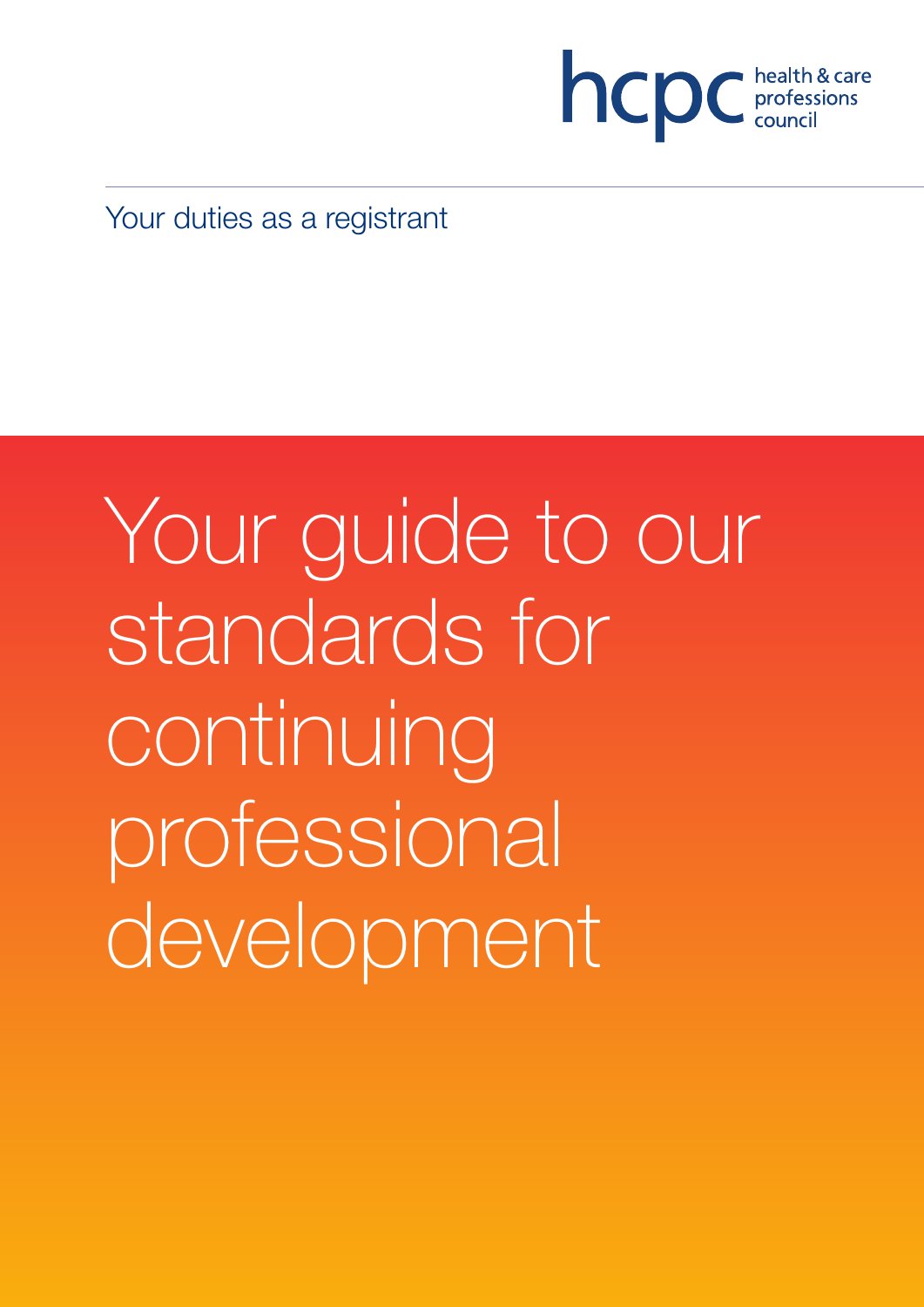# **Contents**

**Introduction 1 What is CPD 1 A new responsibility 1 Our standards for continuing professional development 2 A flexible approach 3 Renewing your registration 3 Audit dates 4 Finding out more 5 Examples of types of CPD activity 5**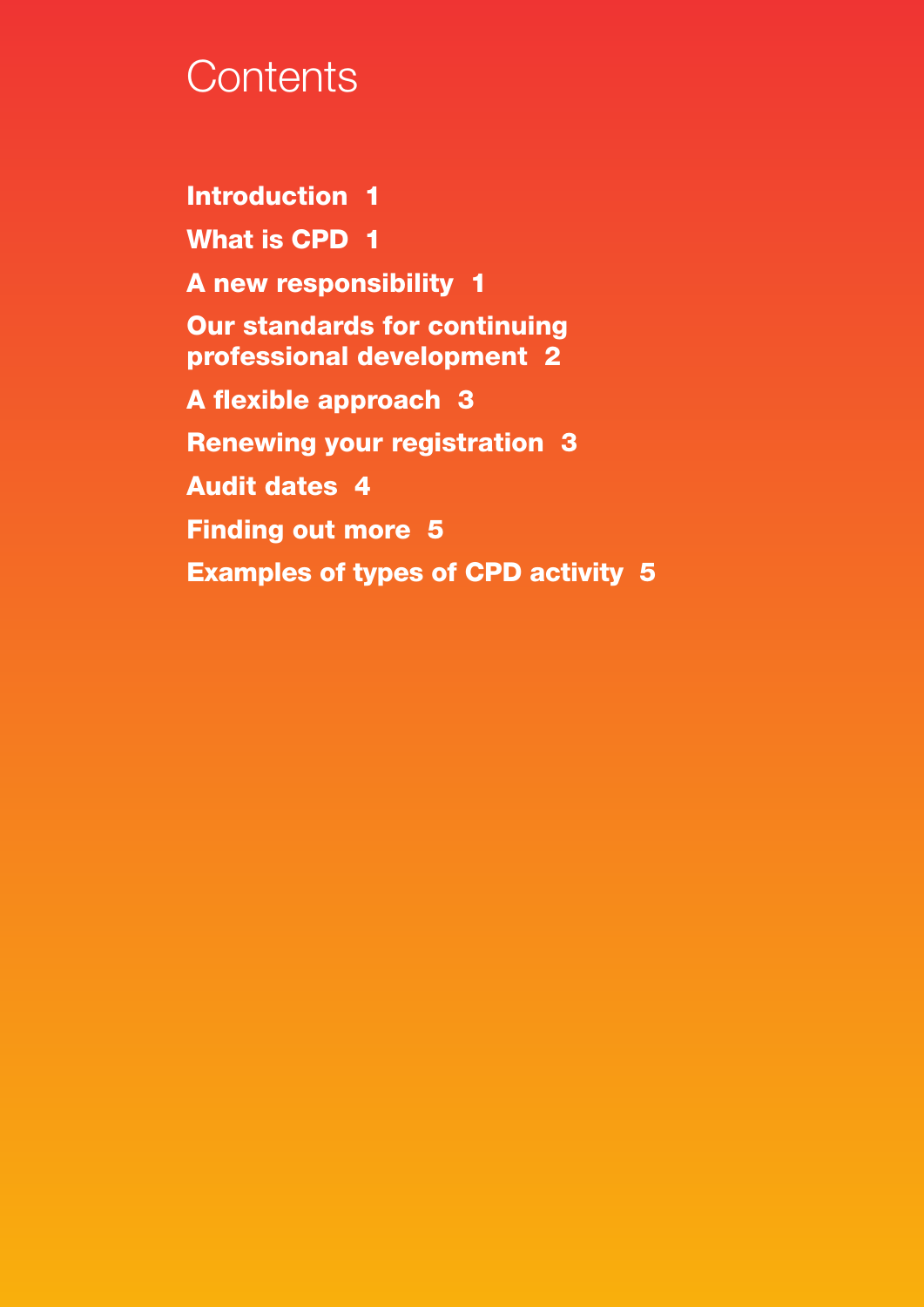# Your guide to our standards for continuing professional development

#### **Introduction**

We are the Health and Care Professions Council. We were created to protect the public. To do this, we keep a register of health and care professionals who meet our standards for their training, professional skills, behaviour and health. Professionals on our Register are called 'registrants'.

We also set standards for continuing professional development (CPD). All registrants must undertake CPD to stay registered.

We have written this booklet for registrants as a quick guide to your responsibilities relating to continuing professional development. It also tells you how and where you can get more information.

# **What is CPD?**

We define CPD as 'a range of learning activities through which health professionals maintain and develop throughout their career to ensure that they retain their capacity to practise safely, effectively and legally within their evolving scope of practice'. (This definition is taken from the Allied Health Professions project, 'Demonstrating competence through CPD', 2002.)

Put simply, CPD is the way registrants continue to learn and develop throughout their careers so they keep their skills and knowledge up to date and are able to work safely, legally and effectively.

## **A new responsibility**

Before 2005, you may have had to undertake CPD as part of your membership of your professional body, or by your employer, or another organisation. You may not have had to undertake CPD by any individual or organisation, but you may have been undertaking it anyway as part of your professional development. But before 2005, any CPD that you did was not linked to your registration with us.

Now that we have agreed our standards for CPD, it is an important part of your continuing registration. Our standards now mean that all registrants must continue to develop their knowledge and skills while they are registered.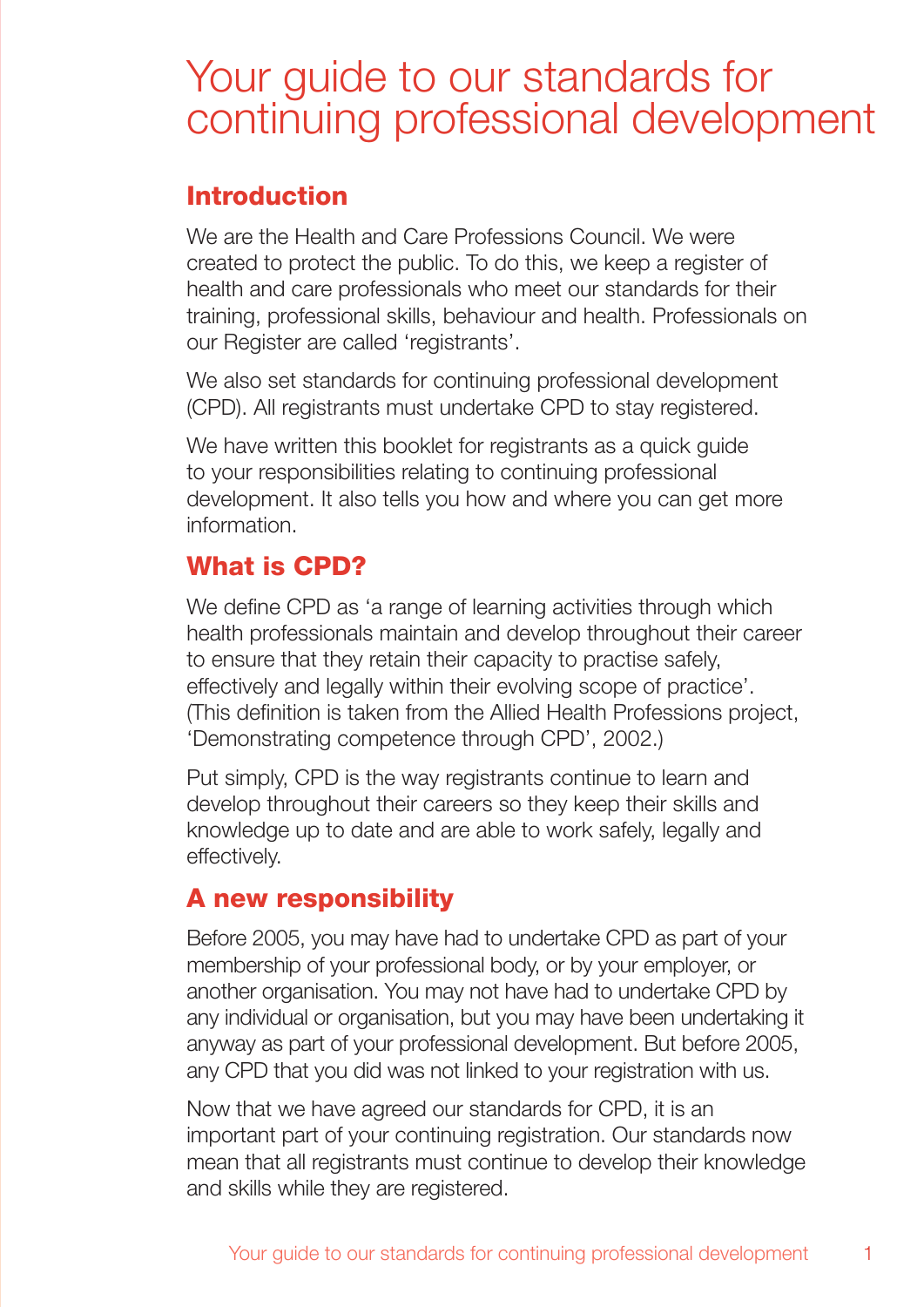## **Our standards for continuing professional development**

Our standards say that registrants must:

- 1 maintain a continuous, up-to-date and accurate record of their CPD activities;
- 2 demonstrate that their CPD activities are a mixture of learning activities relevant to current or future practice;
- 3 seek to ensure that their CPD has contributed to the quality of their practice and service delivery;
- 4 seek to ensure that their CPD benefits the service user; and
- 5 upon request, present a written profile (which must be their own work and supported by evidence) explaining how they have met the standards for CPD.

#### **This means the following**

- 1 You must keep a record of your CPD, in whatever format is most convenient for you.
- 2 You must make sure your CPD is a mixture of different kinds of activities – not just one kind of learning – and that it is relevant to your work. It could be relevant to your current role or to a planned future role.
- 3 You should aim for your CPD to improve the quality of your work. It may not actually improve your work, due to factors beyond your control, but when you choose your CPD activities you should intend for them to improve your work.
- 4 You should aim for your CPD to benefit service users. As above, you may not be able to make sure that this happens, but you should have the intention of benefiting service users. Depending on where and how you work, service users might include patients, clients, your team, or students.
- 5 If you are audited, you need to send us a CPD profile (which must be your own work and supported by evidence) to show how you have met our standards. We will send you the CPD profile to fill in.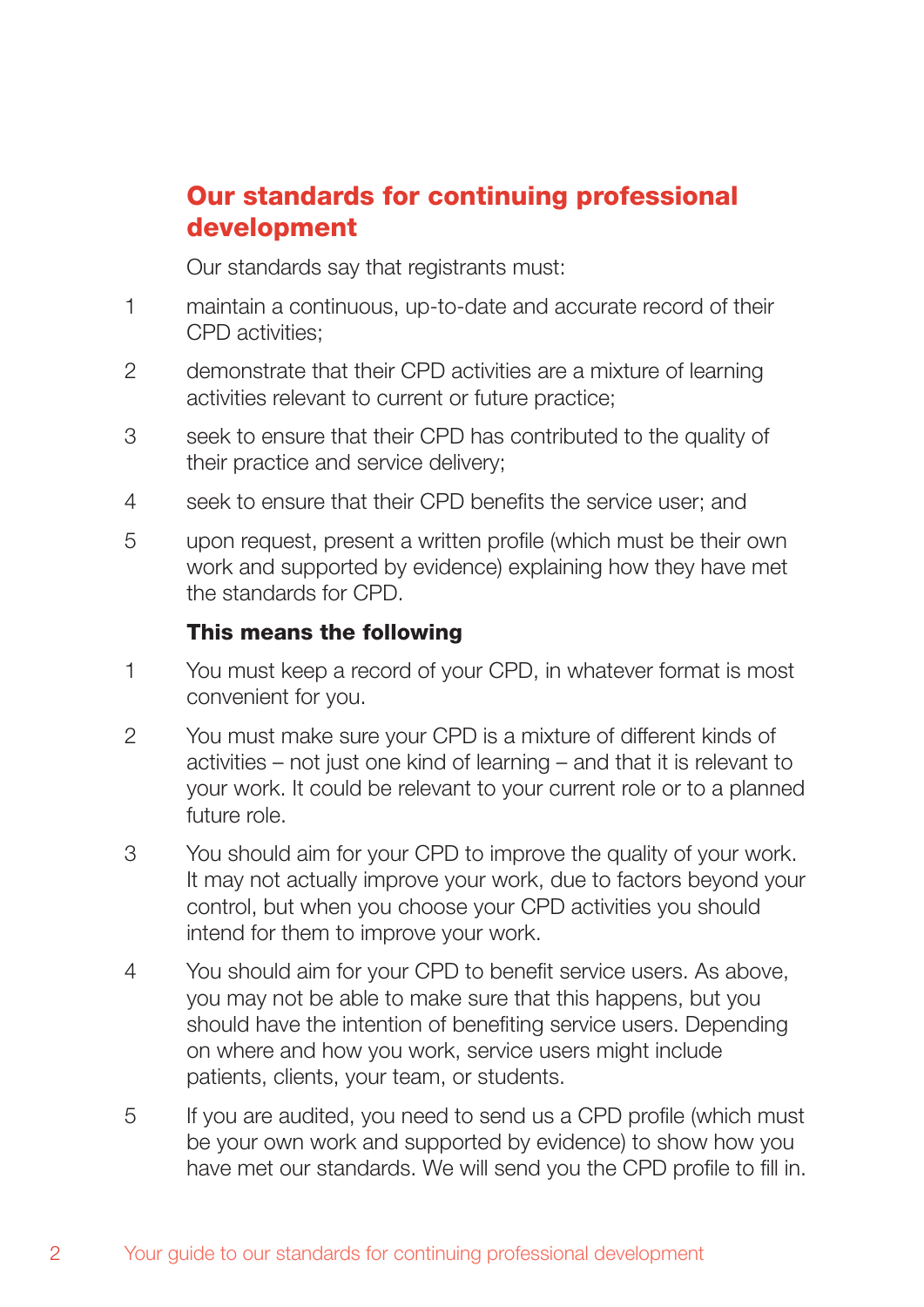#### **The standards also mean the following**

- You can make your own decisions about the kinds of CPD activity that are relevant to your role and your work. For example, CPD activities could include going on secondment, in-service training, mentoring, or reading or reviewing journal articles. Please see the end of this leaflet for a fuller list of suggested CPD activities.
- You may decide that you could meet our standards by taking part in a scheme run by a professional body or an employer. You might add to this with other activities, or you could structure your own CPD activities around your personal development plan. Our standards give you the flexibility to plan your own CPD in a way that suits your work, your learning needs, your preferences, and the time and resources available to you.
- Your development is formally recognised as an important part of being registered. This gives registrants or organisations the opportunity to campaign for greater support and recognition of your CPD activities, from your employers and other organisations.

#### **A flexible approach**

Our flexible approach means that your CPD can take account of how you work, whether part-time or full-time, whether in direct practice, in management, education or research (or anywhere else). Our standards mean that you can plan your CPD activity to take account of your changing needs. You just need to make sure that your CPD meets our standards.

#### **Renewing your registration**

When you renew your registration, you need to confirm that you have met our standards for CPD. Each time a profession renews its registration, we audit a random sample of those renewing to make sure our standards are being met. If you are audited, we will write to you and ask you to send us information showing how your CPD over the last two years has met our standards. We will send you a CPD profile to fill in.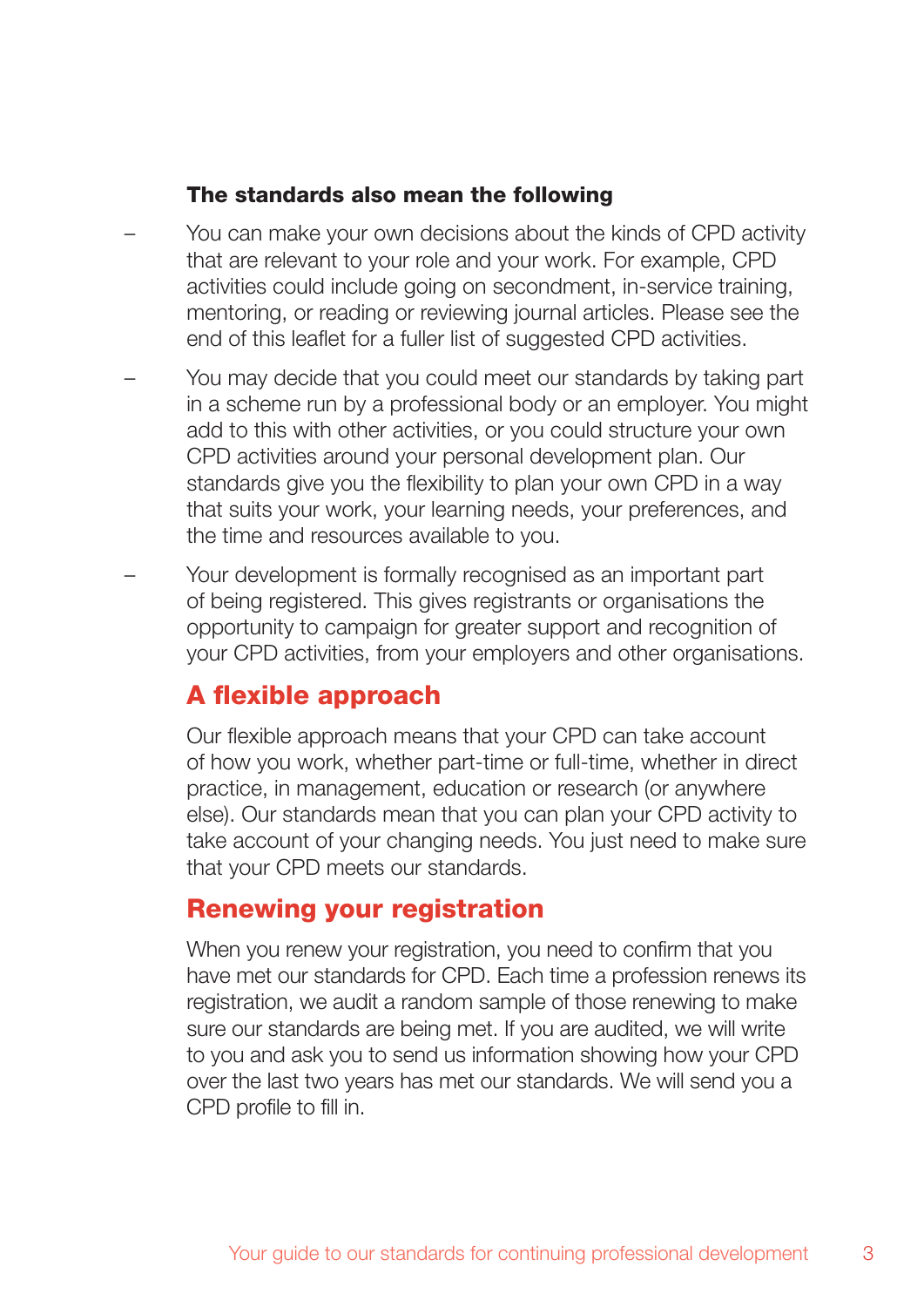## **Audit dates**

The table below shows the dates of forthcoming audits.

| September 2012   | Operating department practitioners |
|------------------|------------------------------------|
| March 2013       | Practitioner psychologists         |
| June 2013        | Orthoptists                        |
| June 2013        | Paramedics                         |
| <b>July 2013</b> | Clinical scientists                |
| <b>July 2013</b> | Prosthetists / orthotists          |
| <b>July 2013</b> | Speech and language therapists     |
| August 2013      | Occupational therapists            |
| September 2013   | <b>Biomedical scientists</b>       |
| December 2013    | Radiographers                      |
| February 2014    | Physiotherapists                   |
| March 2014       | Arts therapists                    |
| April 2014       | <b>Dietitians</b>                  |
| May 2014         | Chiropodists / podiatrists         |
| May 2014         | Hearing aid dispensers             |
| September 2014   | Social workers in England          |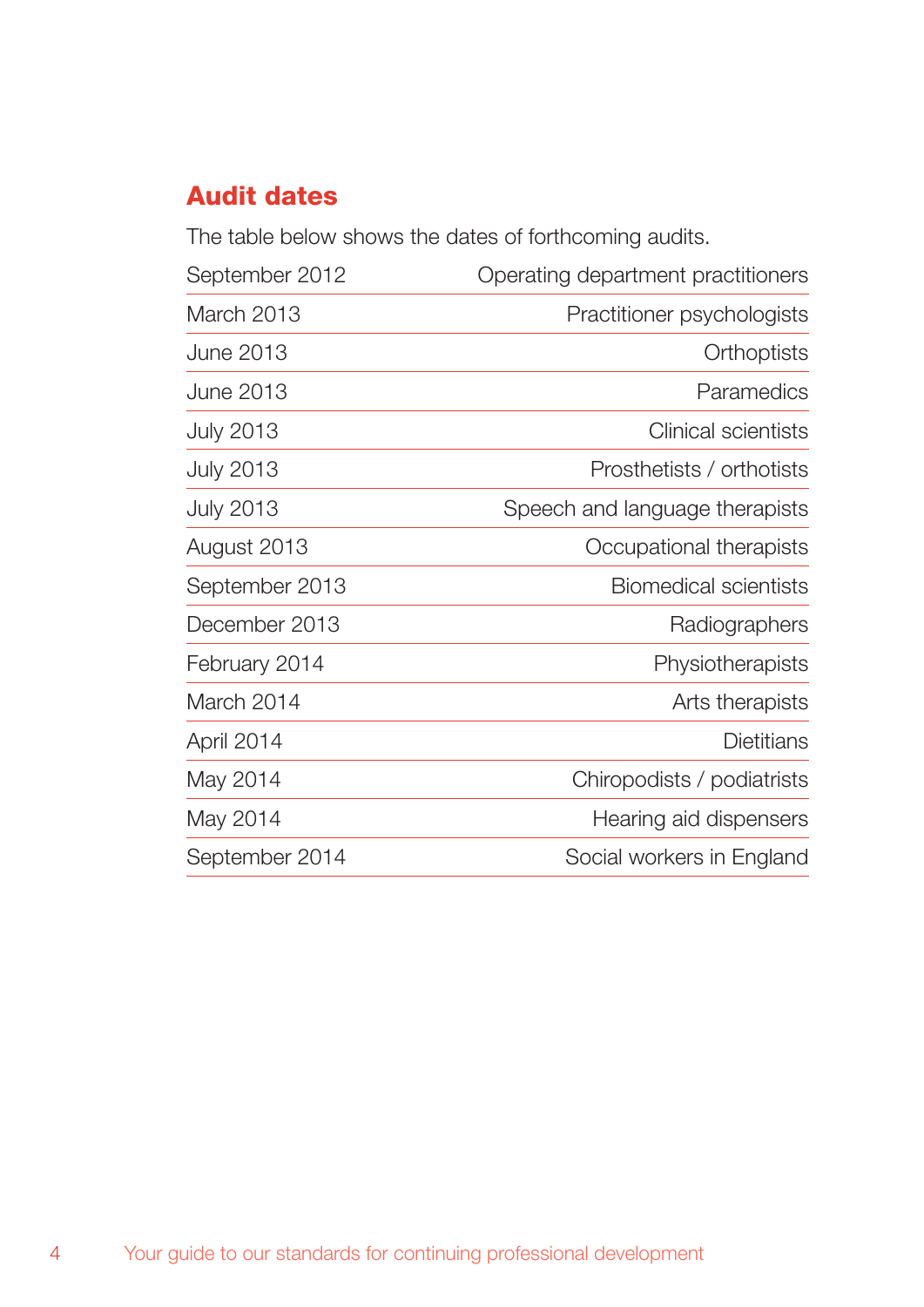### **Finding out more**

We have published example profiles on our website (www.hcpc-uk.org/cpd).

These profiles, which were put together in partnership with professional bodies, are intended to show how registrants can show that their CPD activities have met our standards, and how they can write a statement that shows this.

For more information about the CPD audit, you can also see our document Continuing professional development and your registration. This is a longer document, with more detail about continuing professional development, and about the audit process. You can download this document from our website.

#### **Examples of types of CPD activity**

This list should give you an idea of the kinds of activity that might make up your continuing professional development.

#### **Work based learning**

- Learning by doing
- Case studies
- Reflective practice
- Clinical audit
- Coaching from others
- Discussions with colleagues
- Peer review
- Involvement in wider work of employer (for example, being a representative on a committee)
- Work shadowing
- Secondments
- Job rotation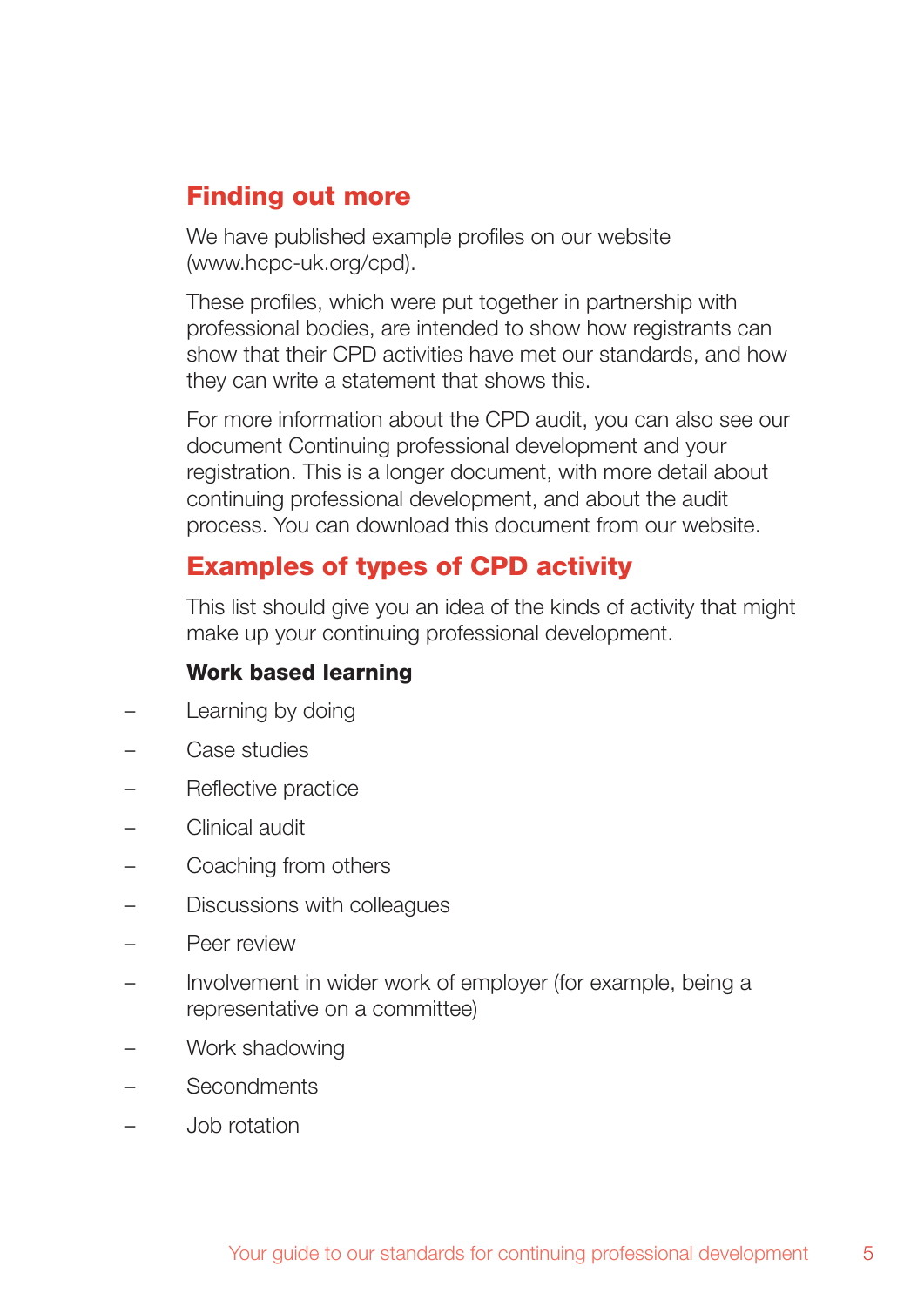- Journal club
- In-service training
- Supervising staff or students
- Visiting other departments and reporting back
- Expanding your role
- Analysing significant events
- Filling in self-assessment questionnaires
- Project work or project management

#### **Professional activity**

- Involvement in a professional body
- Membership of a specialist interest group
- Lecturing or teaching
- Mentoring
- Being an examiner
- Being a tutor
- Branch meetings
- Organising journal clubs or other specialist groups
- Maintaining or developing specialist skills (for example, musical skills)
- Being an expert witness
- Membership of other professional bodies or groups
- Giving presentations at conferences
- Organising accredited courses
- Supervising research
- Being a national assessor
- Being promoted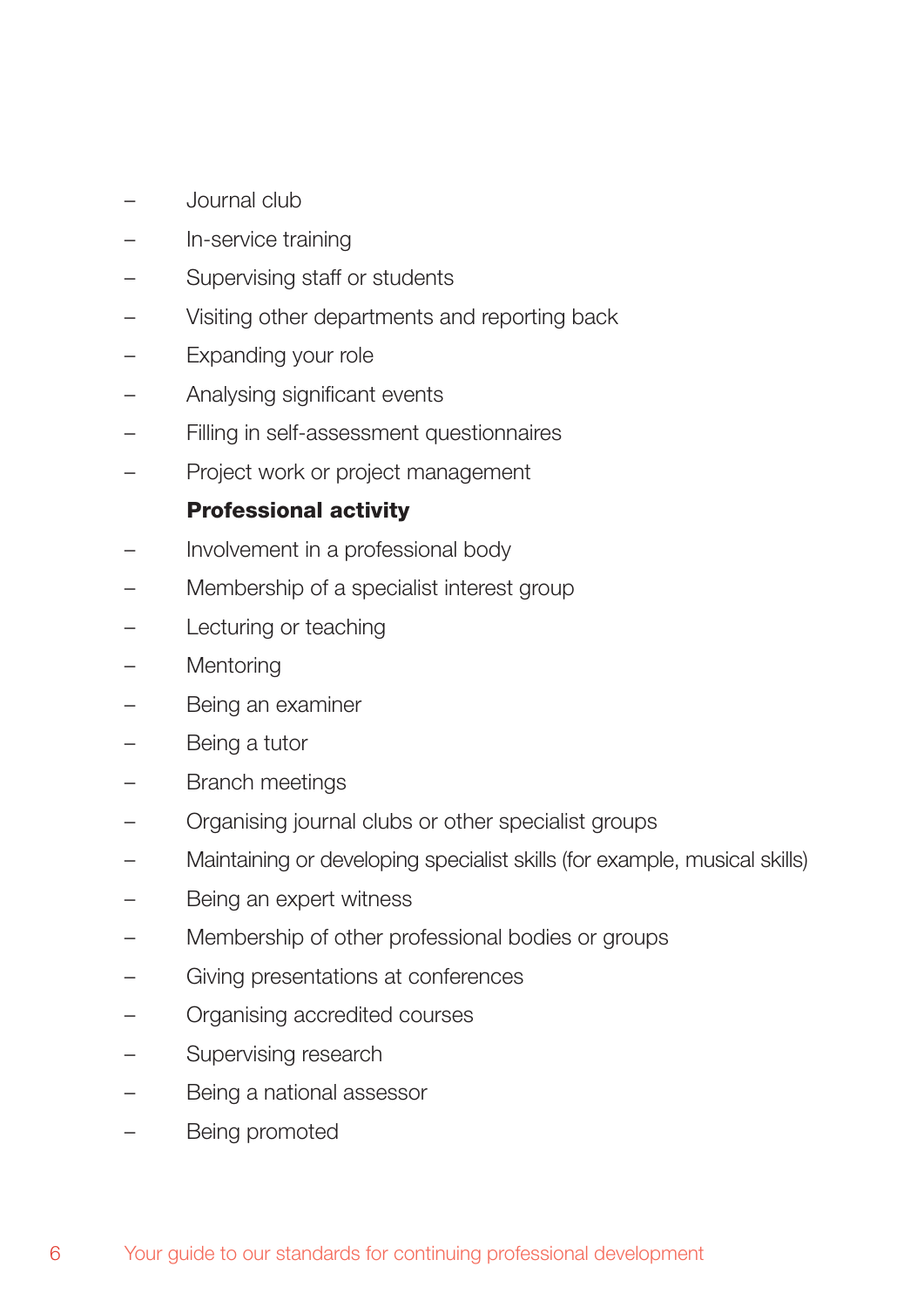#### **Formal / educational**

- Courses
- Further education
- Research
- Attending conferences
- Writing articles or papers
- Going to seminars
- Distance learning
- Courses accredited by professional body
- Planning or running a course

#### **Self-directed learning**

- Reading journals / articles
- Reviewing books or articles
- Updating knowledge through the internet or TV
- Keeping a file of your progress

#### **Other**

- Public service
- Voluntary work
- Courses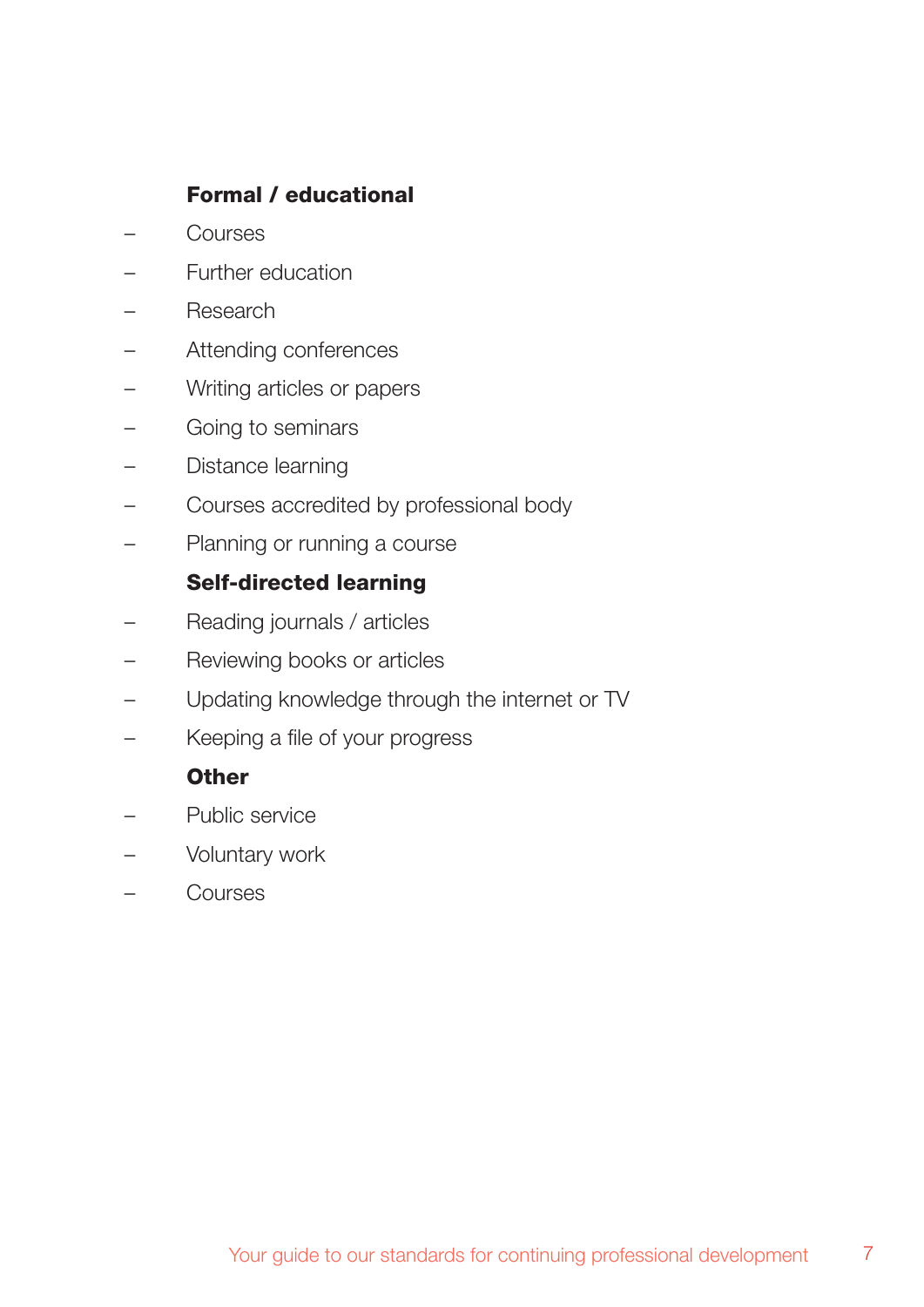# **Notes**